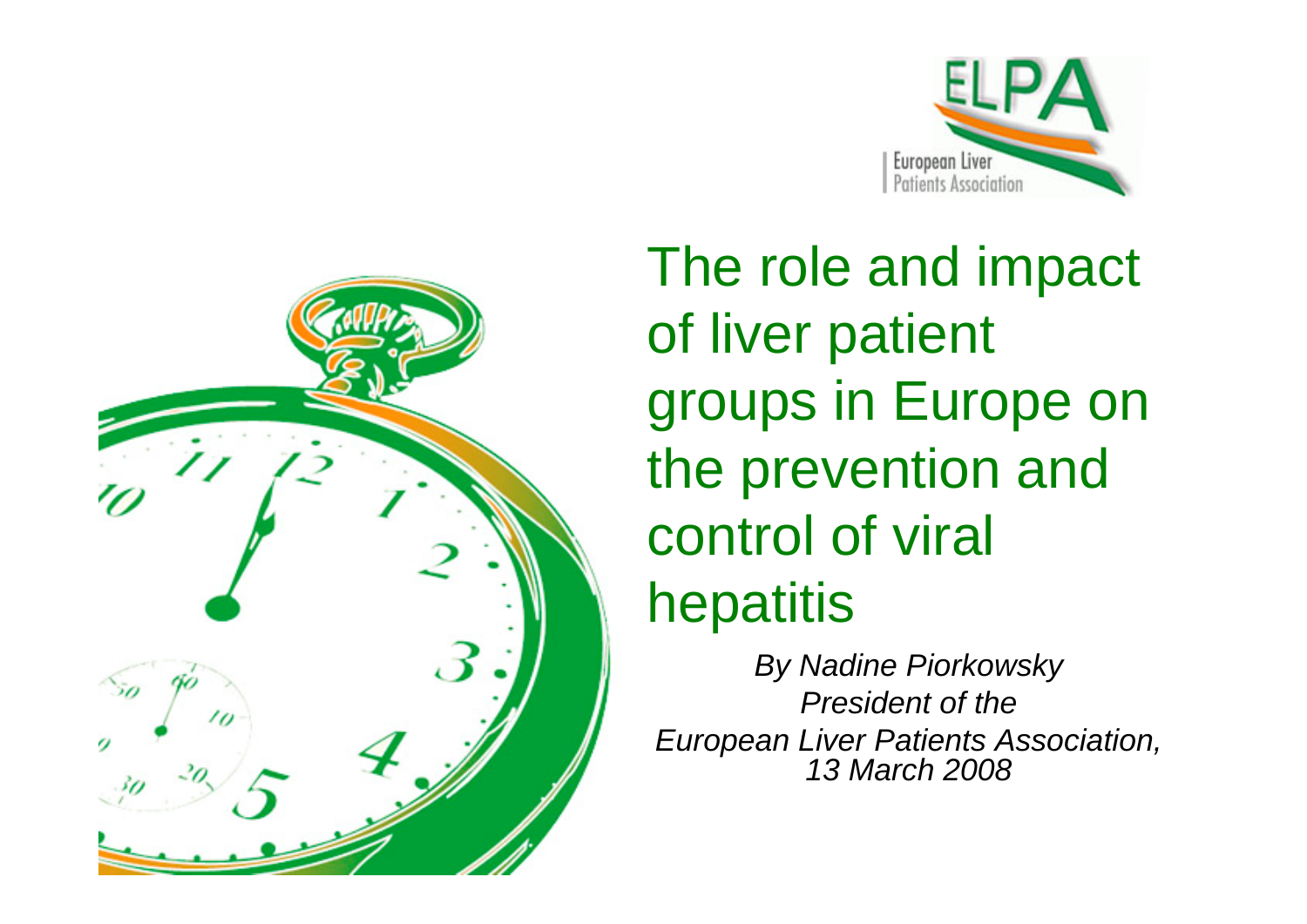#### ELPA at European level



ELPA emerged from a desire amongst European liver patient groups across Europe to share their experiences of the often very different approaches adopted in different countries with regard to viral Hepatitis.

ELPA was formally launched in Paris on April 14th 2005 during the annual conference of the European Association for the Study of the Liver (EASL)

Aims:

- increase awareness and prevention among healthcare professionals, policymakers and the public at large
- address the low profile of liver disease compared to other disease areas
- share experience of successful case examples as regards the management of the disease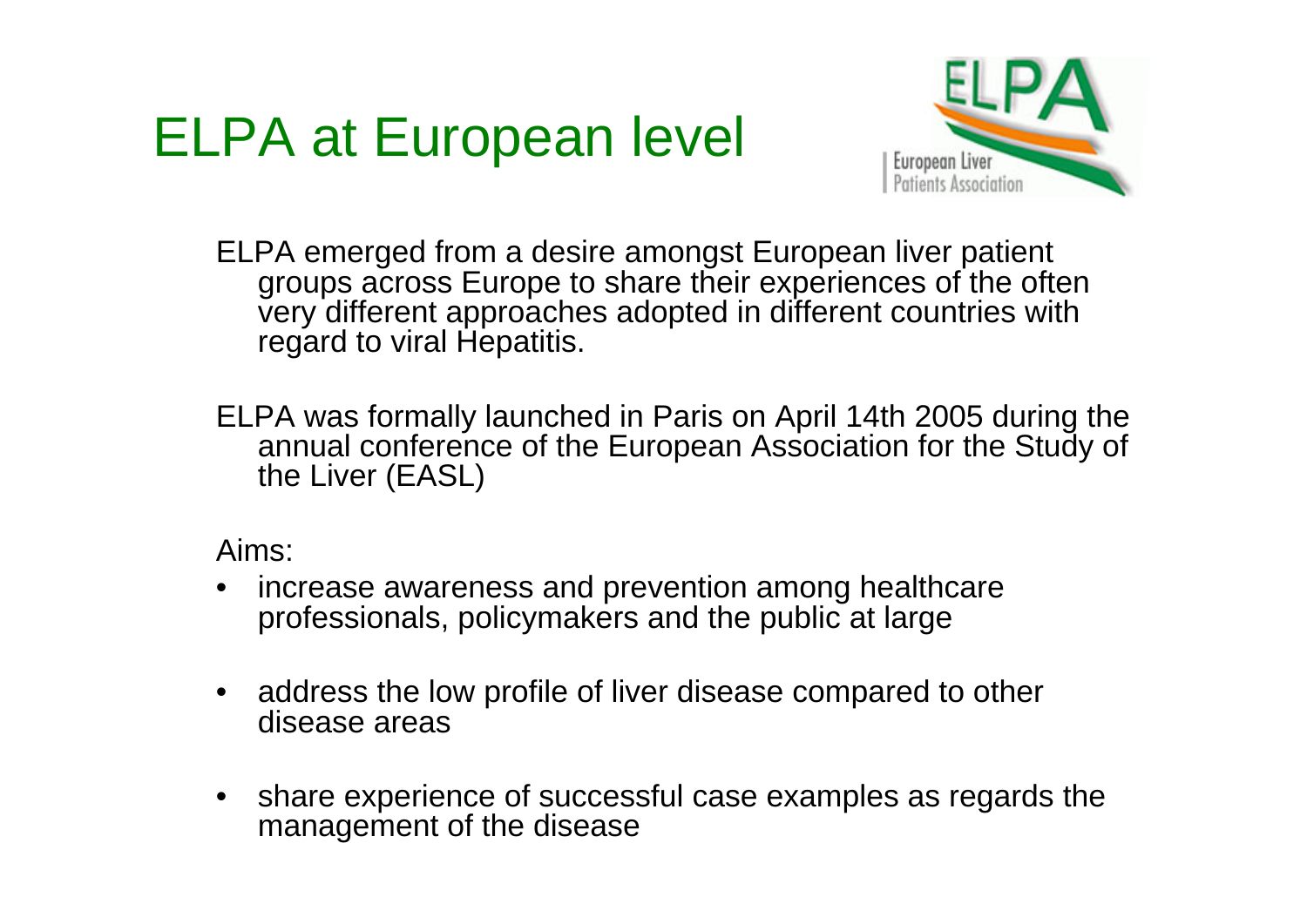### Our national members



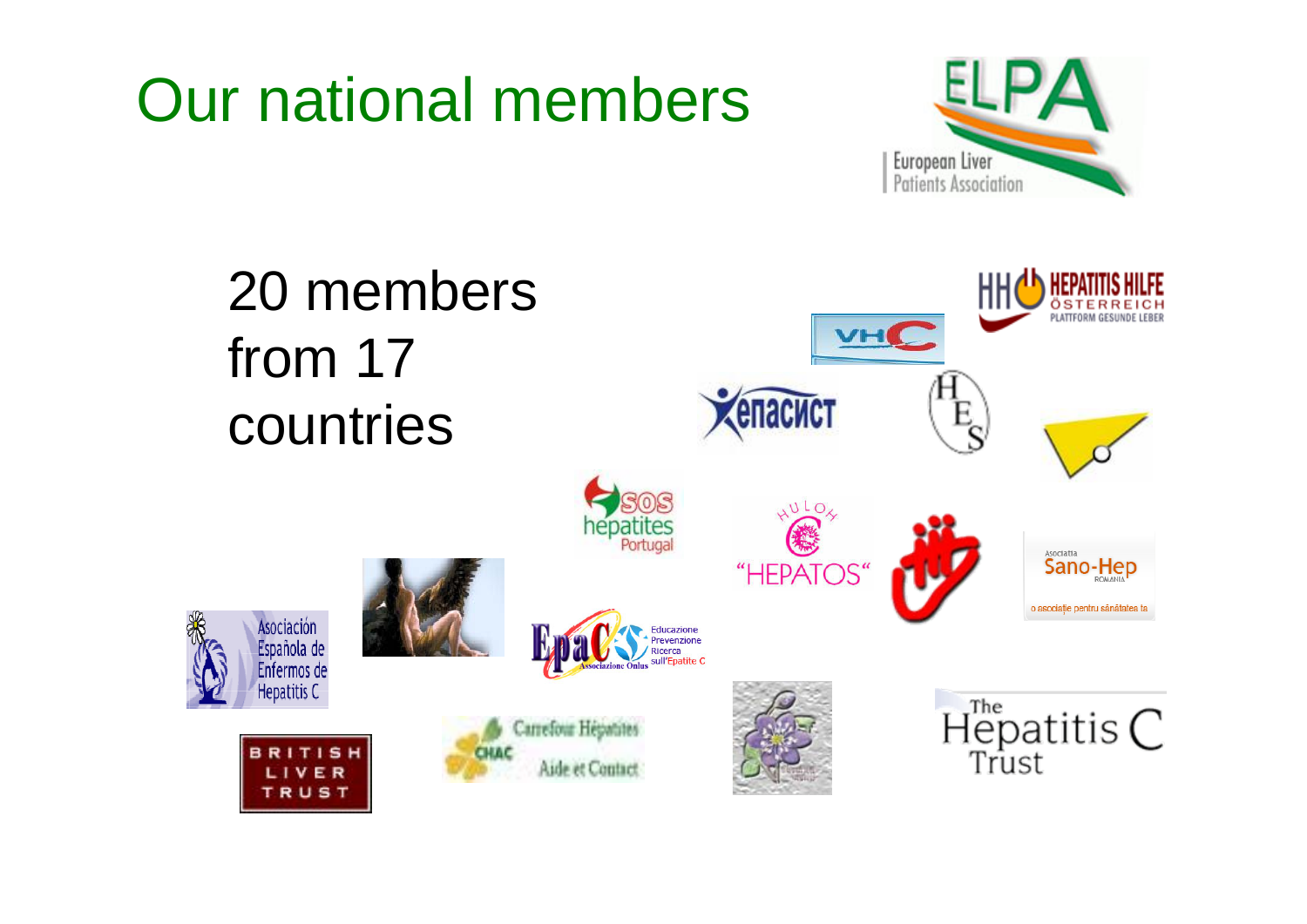# ELPA: Successes in 2007

- **Adoption of Written Declaration**  470 MEP signatures, March 07
- **ELPA Open Discussion Forum on Hepatitis C** at the European Parliament as follow up to declaration, May 07
- **Panel discussion for WHAD in the European parliament** took place, co-hosted by ELPA and Stephen Hughes MEP, October 07
- **Successful inclusion of viral Hepatitis by ECDC in 2008 work programme**, December 07







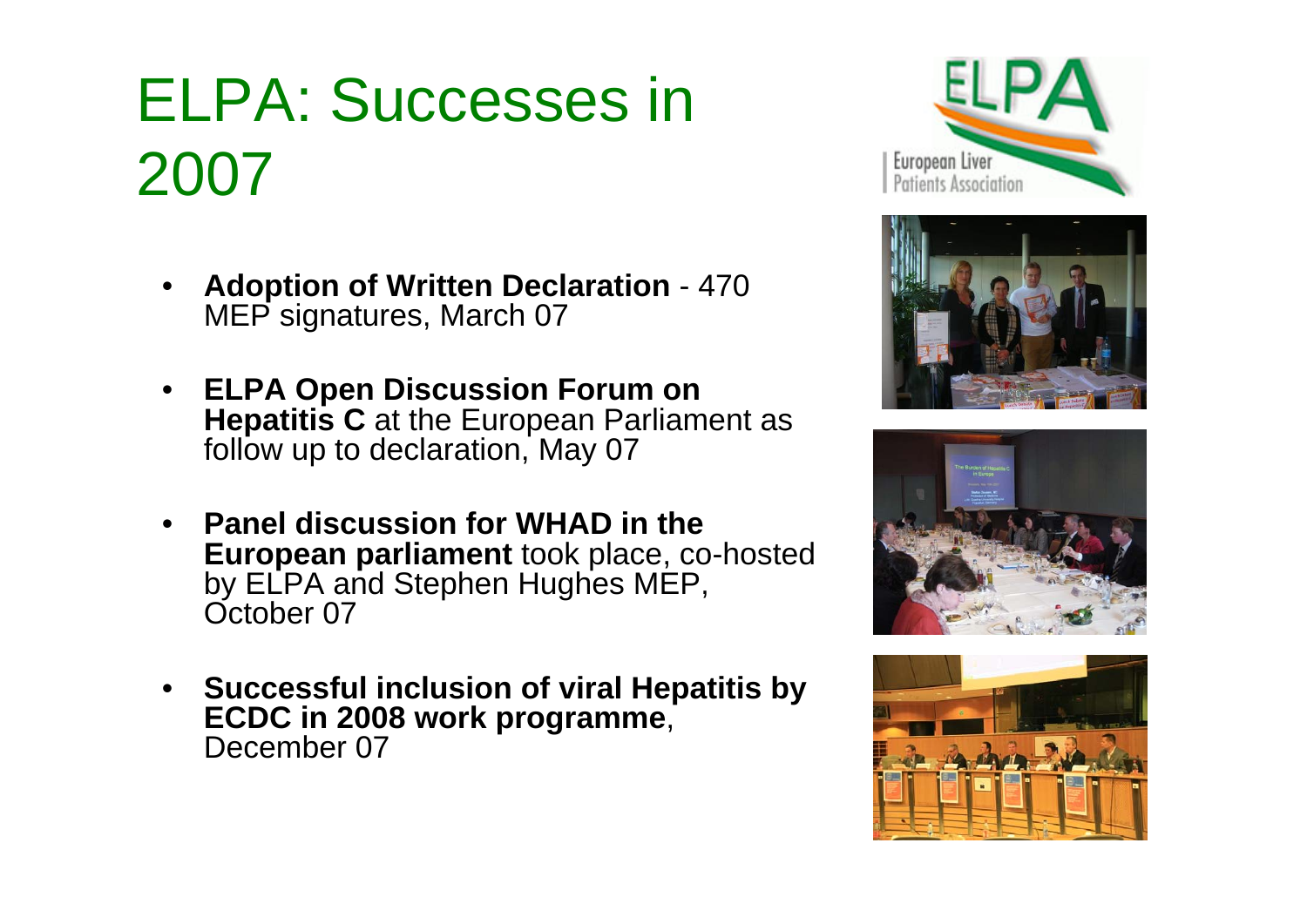#### ELPA pivotal at EU level



**Outreach** activity by national ELPA members



**Written** declaration and Hep C in ECDC work programme

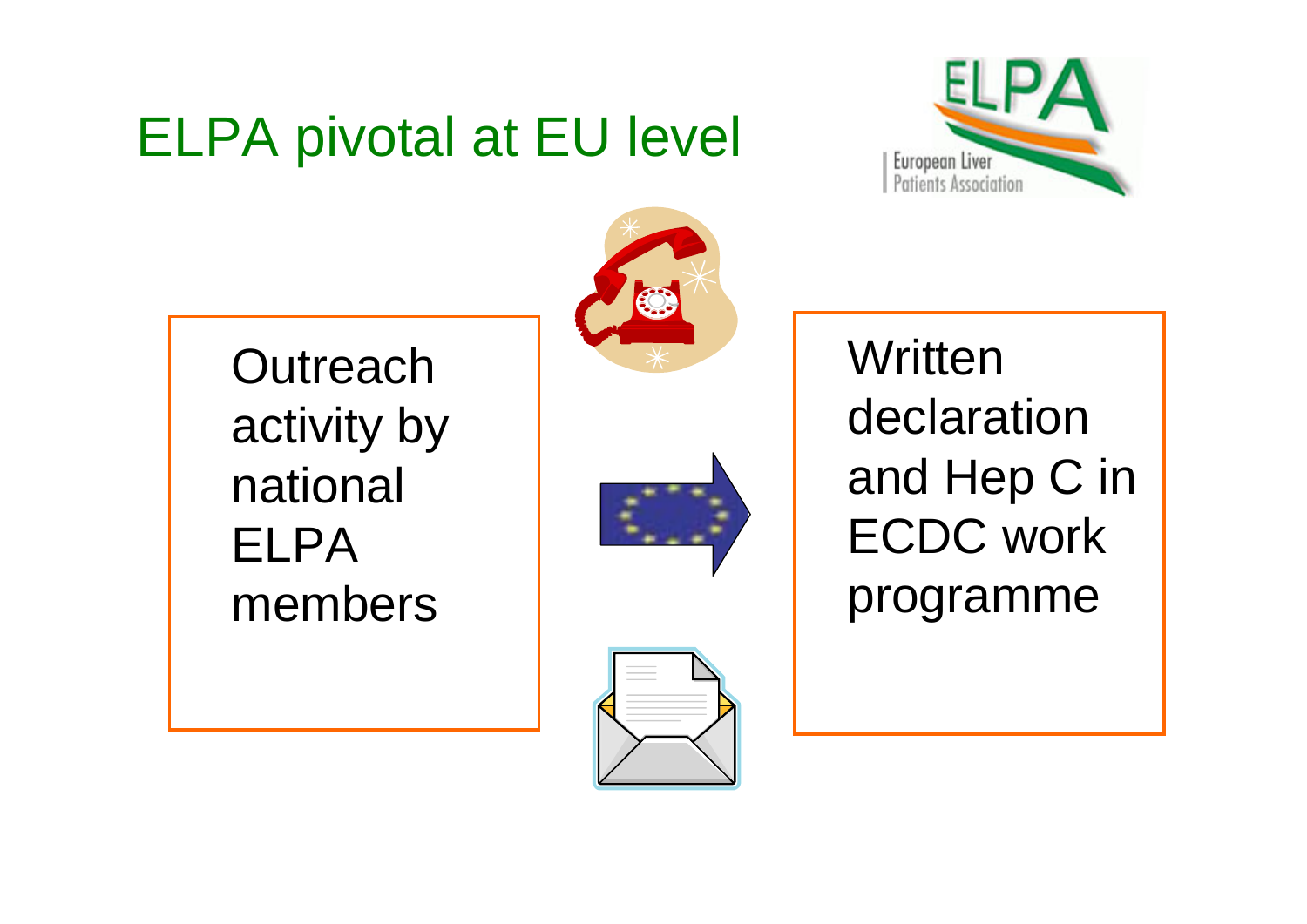# 2008: Key objectives



- Adoption of an EU Council Recommendation on targeted Screening for viral Hepatitis across Europe
- Generate reliable and comparable data across the EU, involving the ECDC
- Commitment of EU Member States to implement the future ECDC criteria on surveillance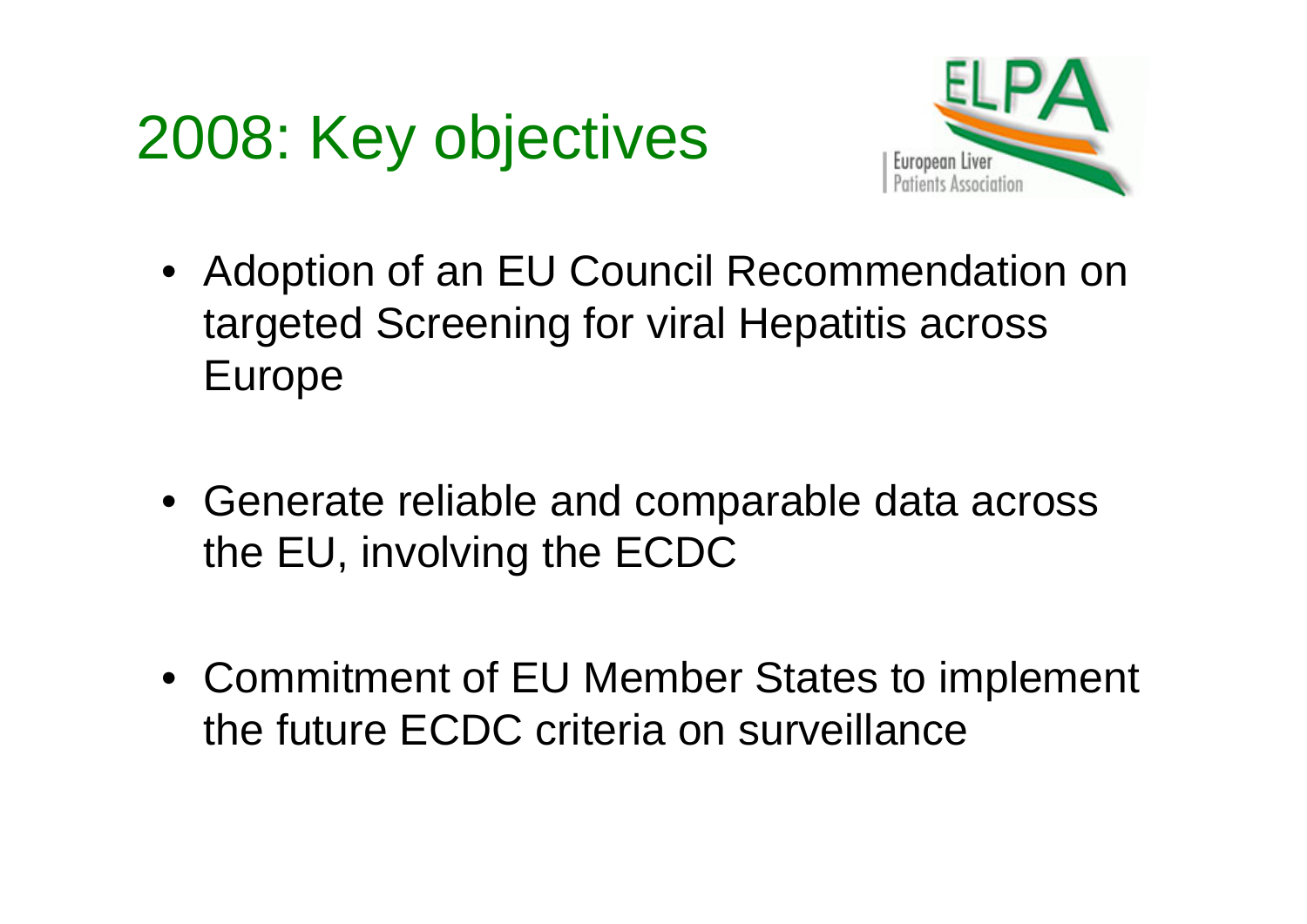# 2008: Key activities



- National outreach by ELPA members to secure council recommendation
- WHD 2008 awareness raising activities at national and EU level
- Engagement in dialogue with ECDC ELPA survey on screening in member states
- Raising support for recommendation at EU level through council presidencies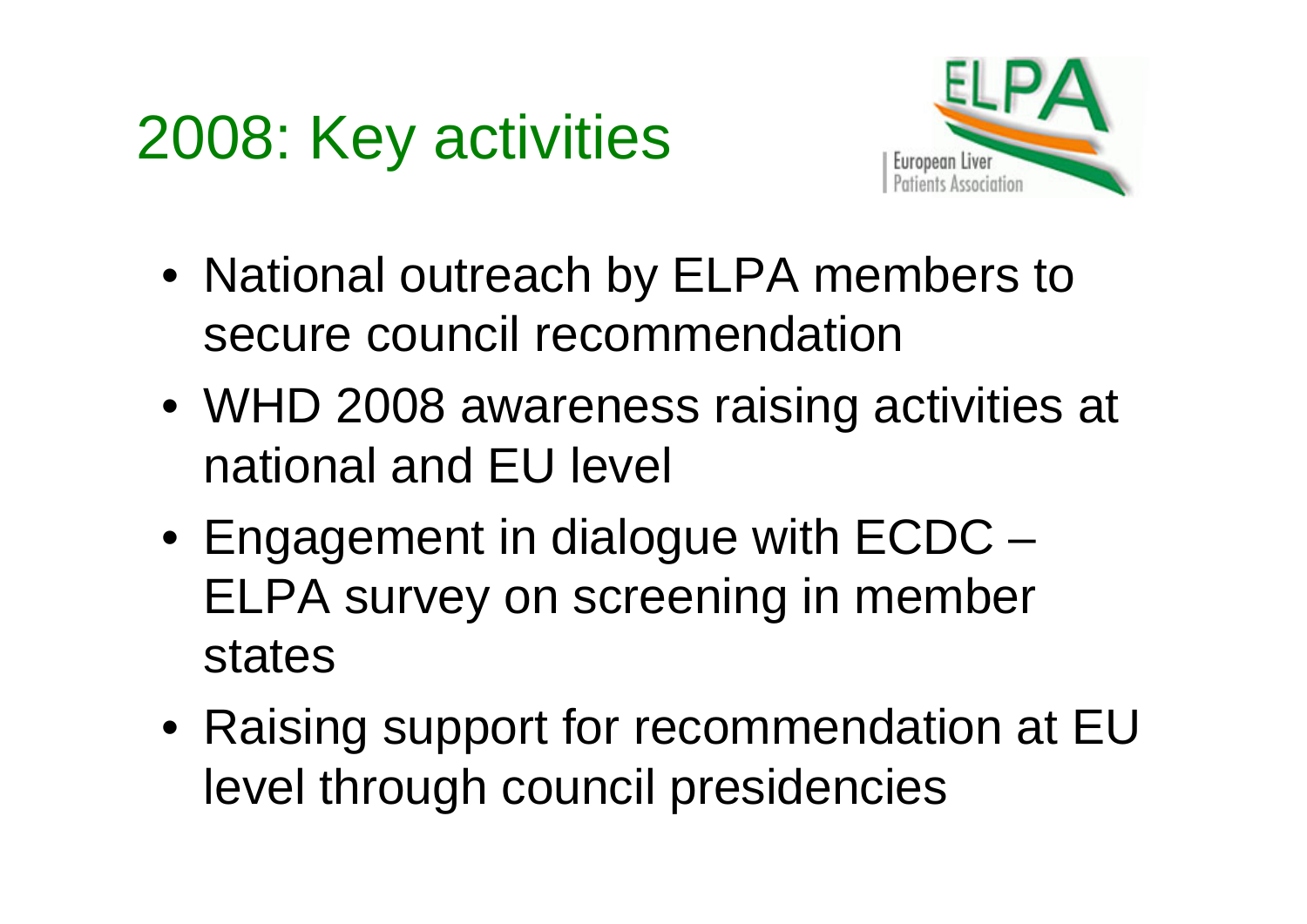# 2008: WHD 6 EU Asks



- 1. Adoption of an EU Council Recommendation on targeted Screening for viral Hepatitis across Europe, ensuring early diagnosis and wider access to treatment and care;
- 2. Commitment of EU Member States to implement the future European Centre for Disease Prevention and Control (ECDC) criteria for the surveillance of viral Hepatitis;
- 3. Recognition that targeted Hepatitis Screening of risk groups will effectively prevent complications, such as liver scarring and liver cancer;
- 4. Commitment to work in partnership with Hepatitis patient groups to ensure a coordinated campaign to raise public awareness;
- 5. Commitment to a European strategy to protect healthcare workers from blood-borne infections such as Hepatitis due to needlestick injuries by amending Directive 2000/54/EC on risks from biological agents at work;
- 6. Provision of EU funding for further research on treatment for viral Hepatitis, especially for cases of co-infection with HIV.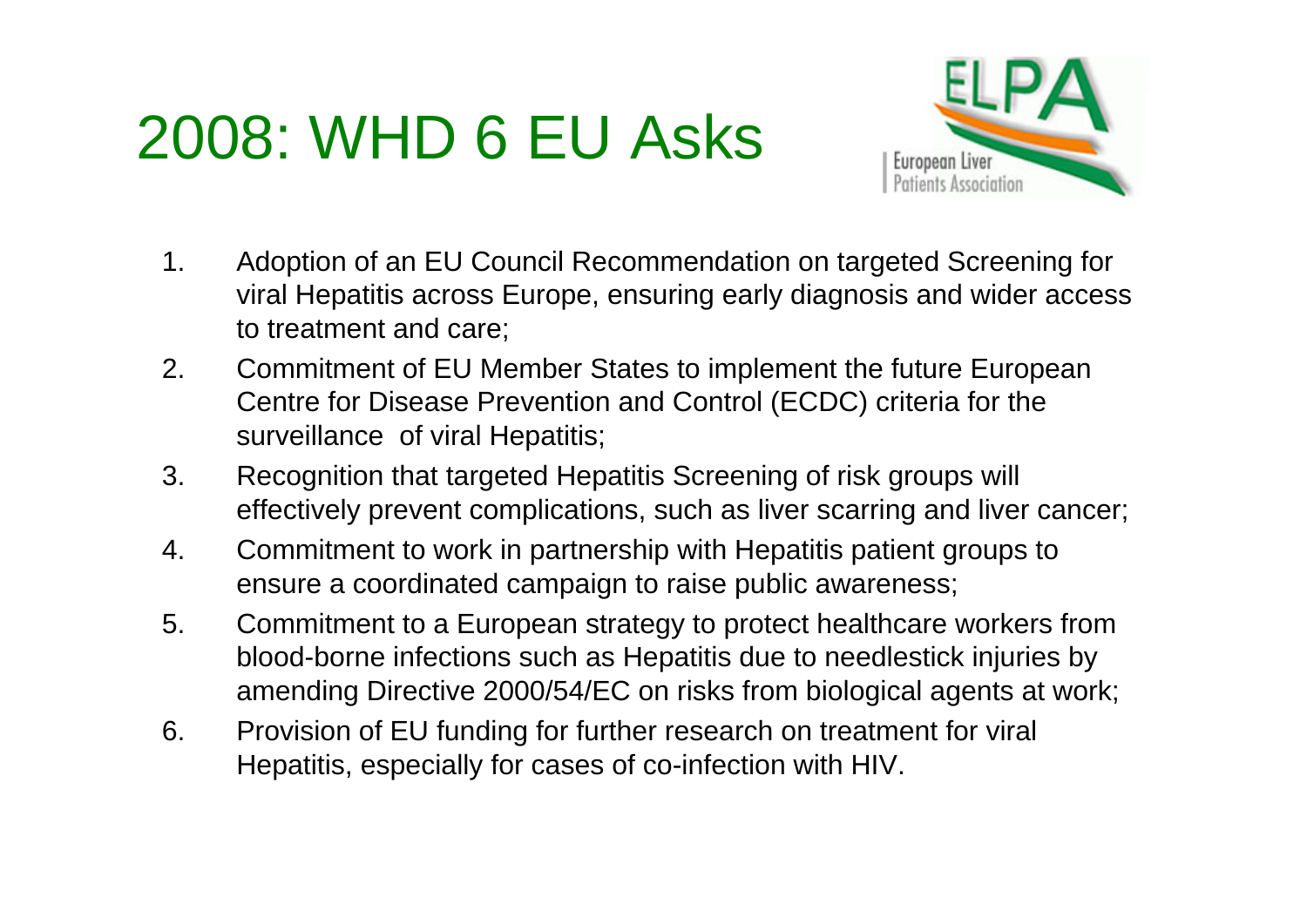# Lessons & opportunities



- Since its foundation, ELPA has devoted its campaigns to **raising awareness** of viral **Hepatitis**
- ELPA has focused its work on the **promotion of screening** for viral Hepatitis throughout Europe
- **EU initiatives on health matters have proven to have had concrete positive effects in Member States**
- Ultimately, **the key to success is the coordination of campaigns and messages across Europe**